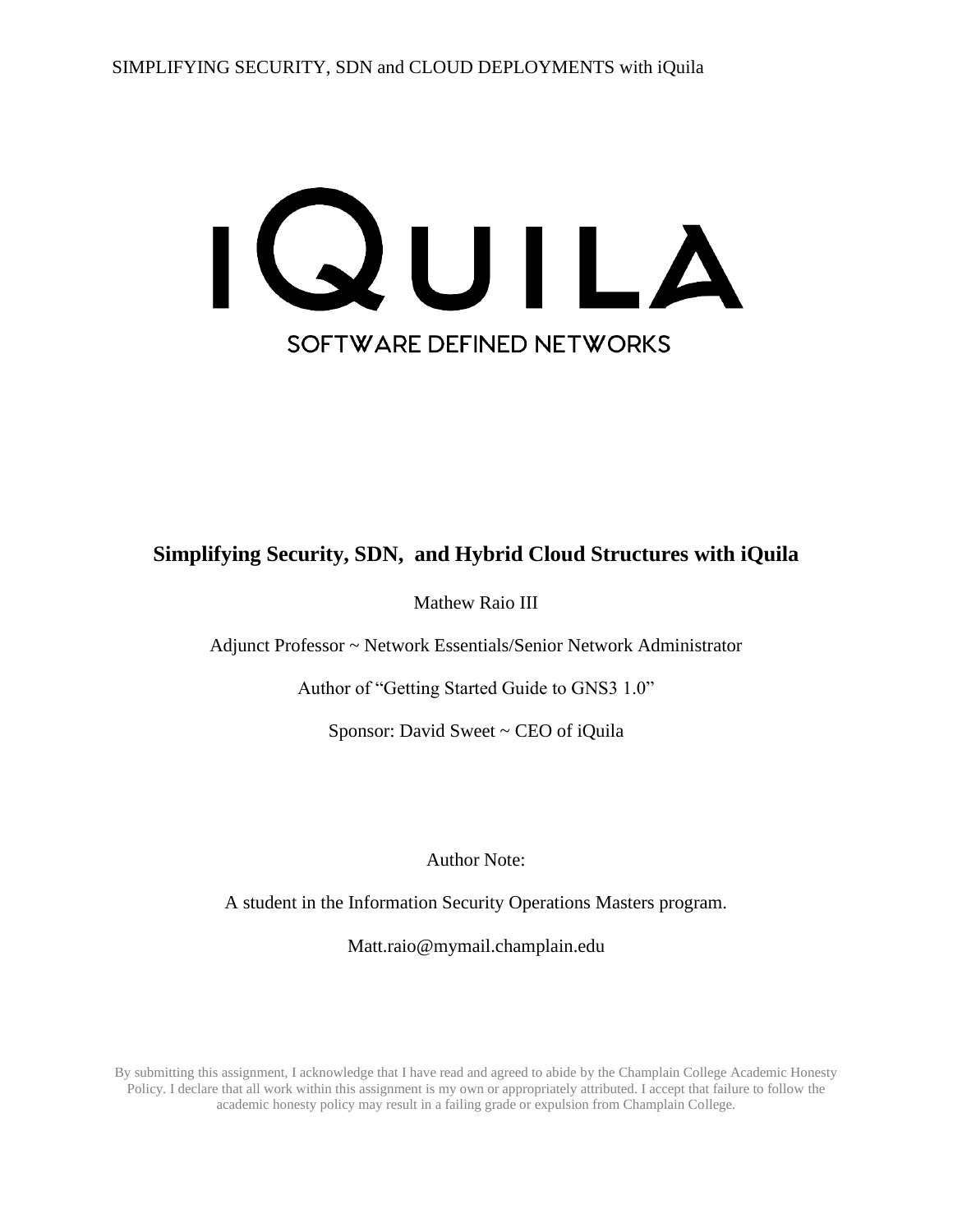#### **Executive Summary**

There are very few products that solve multiple situations as much as iQuila. With the expansion of cloud deployments, the increasing number of security vulnerabilities, and the amount of specialization to architect and administer these new structures, iQuila has positioned itself initially to answer security for remote workers during a time of COVID. The author's experience with other platforms like GNS3 gave iQuila a paradigm shift into becoming a central strategic asset in building not only remote worker access to local resources, but scaling this solution between virtual data centers and intertwining these elevated virtual networks together to form an independent cloud solution using iQuila as a sort of back end 'fabric' interconnecting disparate locations. This simplified technology cannot be overstated. With this white paper, we will bring awareness to this latest technology, a high over view of how it works, and the author's love of experimenting with this technology to assist local, state and government agencies to leverage the structures they have already invested in to create a higher level of networking the author calls the 'mezzanine network'.

The scope of this paper will contain the following sections. Section 1 covers a high level overview of where the iQuila SDN software sits in the famous depreciated OSI model. The second section covers a real world example of an anonymous university in the United States that has been experimenting for several months at the time of this paper. The third section explores concepts this author is going to prototype and experiment with in upcoming papers. The fourth section are the contacts for iQuila should you choose to try these concepts for your own government, state and or

By submitting this assignment, I acknowledge that I have read and agreed to abide by the Champlain College Academic Honesty Policy. I declare that all work within this assignment is my own or appropriately attributed. I accept that failure to follow the academic honesty policy may result in a failing grade or expulsion from Champlain College.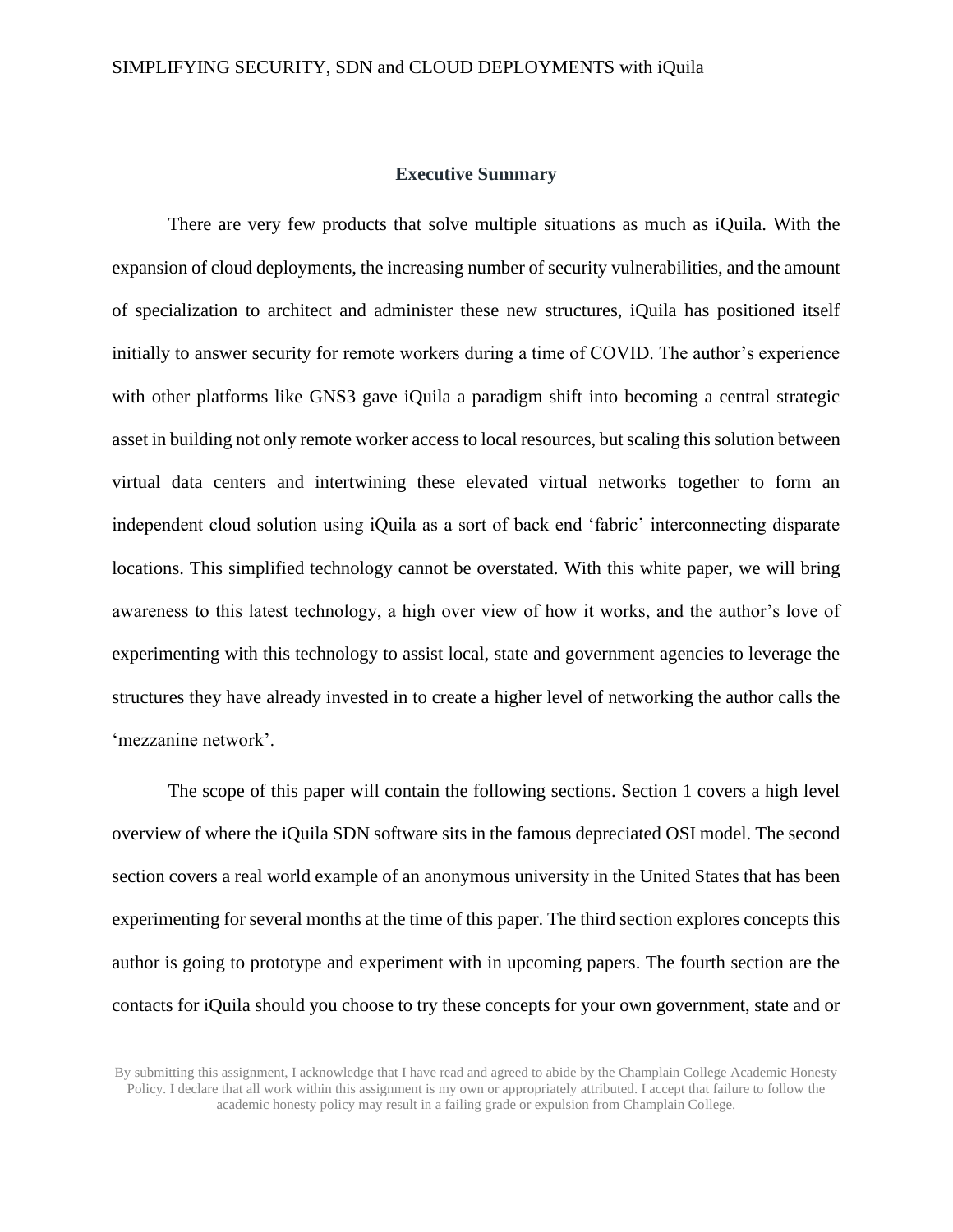local institution. Of course, the author would prefer you to wait until these concepts are fully vetted out in subsequent white papers, but if you wish to immediately dive in and build your own 'mezzanine network' and co-locate virtual networks across multiple data centers; then just mention "MEZZANINE" in the subject of your e-mail and send it to [matt.raio@gmail.com.](mailto:matt.raio@gmail.com)

### **Section 1 ~ High Level Overview of iQuila SDN**

Since the author's time with GNS3 (circa 2016), the author went on to work for a large telecommunications company in Denver for a little over 2 years. The love of experimenting and exploring new concepts in that Fortune 300 was too limiting. Instead, the author took up a position as a senior network administrator at a community college in the United States. This move freed up his ability to integrate virtual networks on top of existing network structures.

There are natural progressive issues with the current infrastructure that gave the author opportunities to improve on it. The overall decision was to build a hybrid cloud structure. How that structure is going to end up looking is very fluid, yet conforms to the overall hybrid design. iQuila came at a time after the author has already designed and started implementing a segmented network based on current 'level 3' concepts. With this new piece of technology, the author realizes the network capabilities are far more than what was initially stated. It's for this reason, the author feels a greater awareness of this product enables existing networks to gain added benefits in contrast to over paying for more virtual networks and services. Initially iQuila shows the product as a means to increase security and improve performance for remote workers.

By submitting this assignment, I acknowledge that I have read and agreed to abide by the Champlain College Academic Honesty Policy. I declare that all work within this assignment is my own or appropriately attributed. I accept that failure to follow the academic honesty policy may result in a failing grade or expulsion from Champlain College.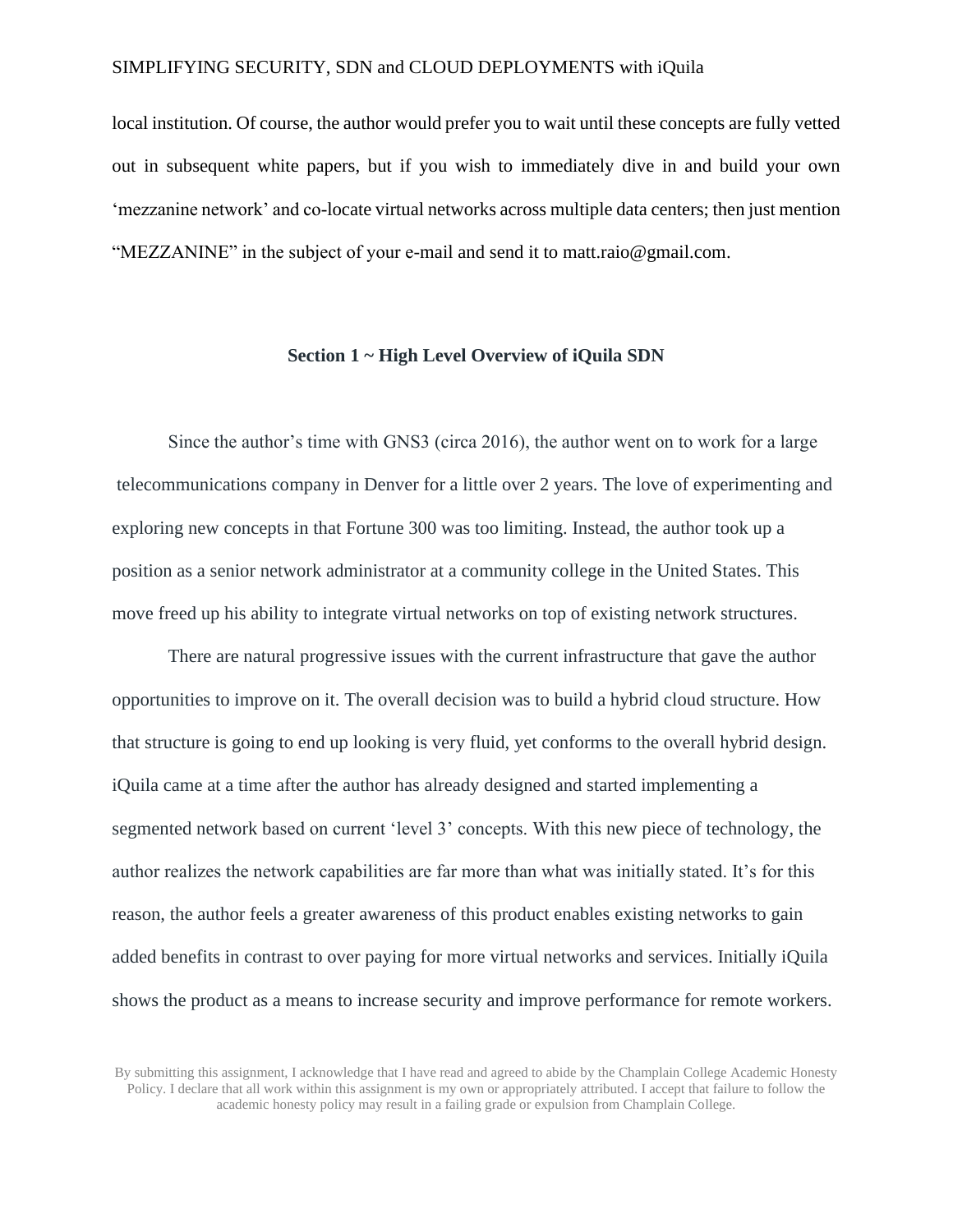The following section gives a high level understanding of how this is possible in comparison to a standard OSI model:



With the depreciated seven layer OSI model as a reference, we can see that SDN covers quite a few levels. Starting from the application and presentation layer, the iQuila software now carves out the Session layer, the Transport layer, the Network layer and the Data Link layer.

Without going too technical into the layers that iQuila handles; suffice it to say right now that 'under the hood', iQuila utilizes a special A.I. module to handle transport segmentation as well as a proprietary VEN protocol between end points. The entire layer 2 segment is encrypted with their own security protocols which makes iQuila very attractive from a security and support perspective.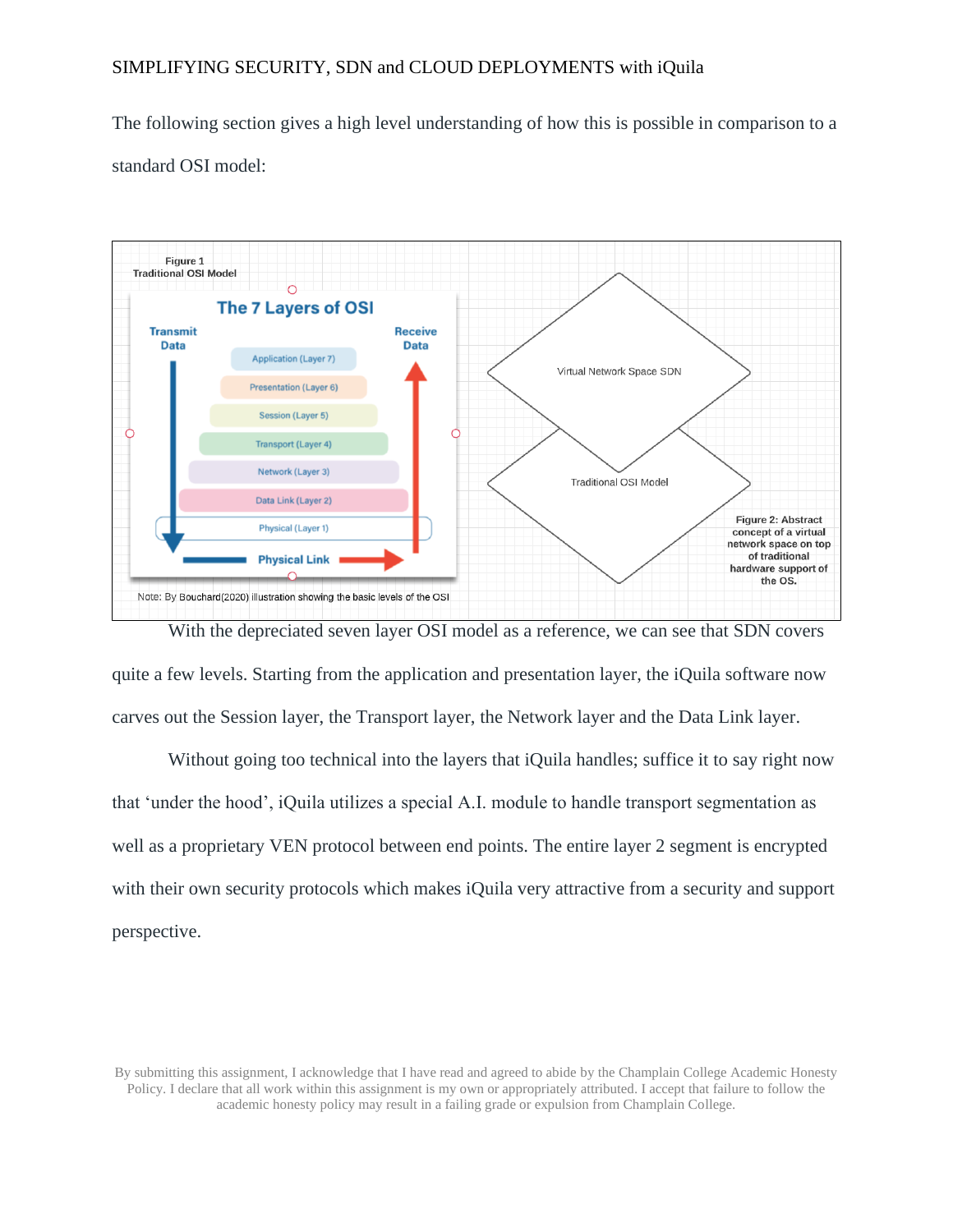With respects to security, this proprietary algorithm allows for a very confined and isolated deployment of secret cryptography that is not known 'in the wild'. Whereas other very large Cloud Service Providers break from current IEEE standards such as Google's QUIC or Amazon's Sidewalk devices as an example; this technology is not open source. Consequently, in addition to buying functionality, you also pay for specialized security for all your layer 2 traffic.

Some of the immediate concerns with using proprietary security is the basic question of how effective is it? Since iQuila is better known in the U.K., the author chose to 'vet' out the security aspects of this connection and run a series of tests. Later in the white paper, the author will 'road map' out the layers of testing for those who wish to experiment with us here in the U.S.

## **Section 1:2 ~ The 'mezzanine' concept.**

Realistically, the OSI is meant to only frame our discussion of how impactful SDN can be. When meditating on the ramifications of this solution, the author considered the concept akin to a mezzanine in architecture.

#### **Figure 2**

## **Mezzanine example**



The mezzanine concept is to allow a 'stacking' of a virtualized network on top of an existing physical one. This concept of using SDN with iQuila, allows a state agency or institution to offer 'virtualized data-centers' to each other; offsetting costs for co-location purposes.

#### Note: Photograph by Panel-Built(*Mezzanine Gallery*, n.d.)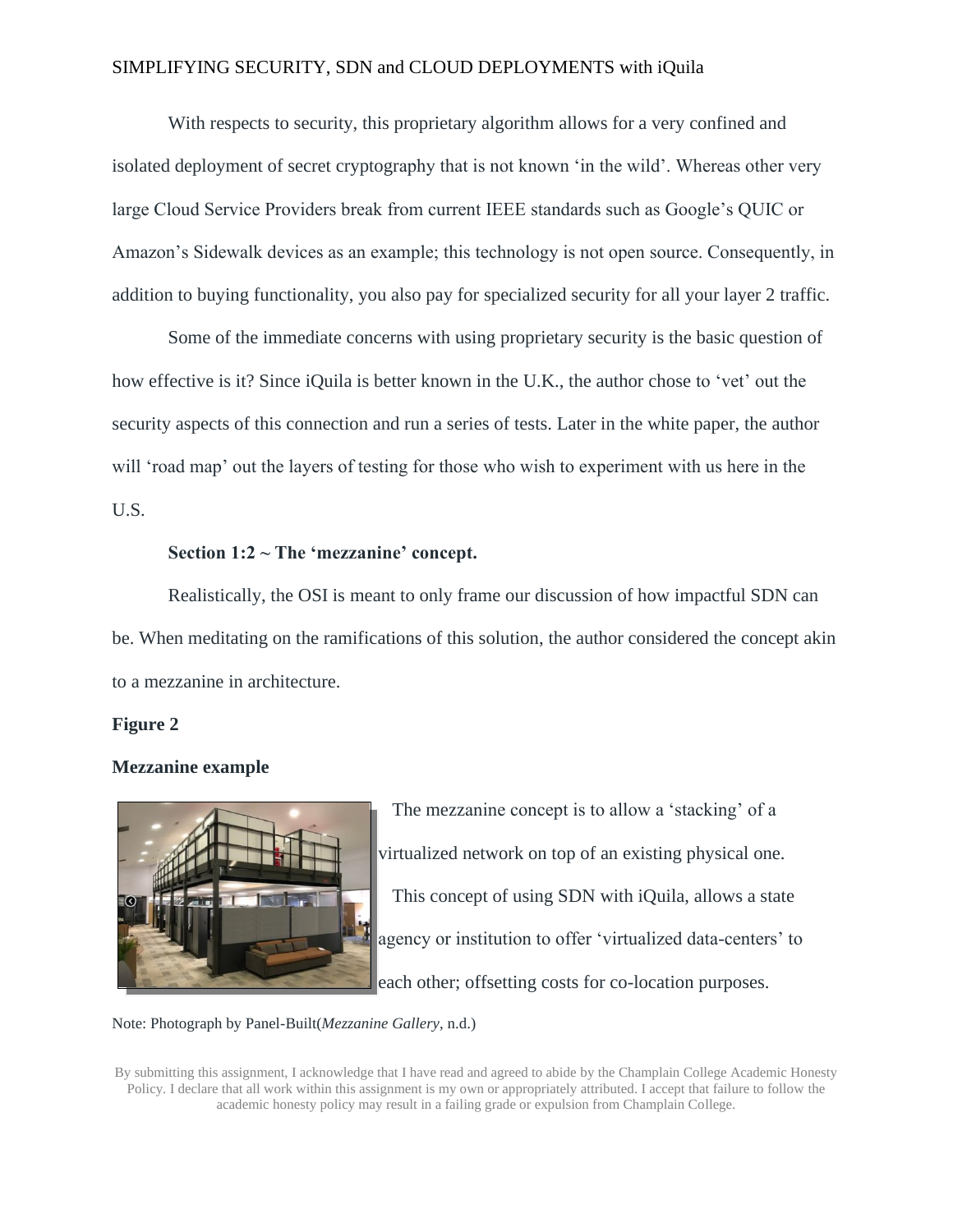The mezzanine network is born with an understanding that now iQuila will handle those

layers in a secure, efficient manner; leveraging their proprietary A.I. as shown below:

Figure 3: iQuila takes over 4 levels of the OSI model.



Now with the modified iQuila OSI model, we can discuss current uses in section 2 and plans for expansion in section 3.

#### **Section 2 ~ Current uses for iQuila**

Due to legal reasons, the author was unable to obtain the permission of the university in question over it's tests of the iQuila application. If you are part of a local, state, or government entity, and you wish to be featured in future white papers, please send me your contact information to matt.raio@gmail.com

The university in this white paper will only be mentioned as "University A". The engineer at that university will be referred to as "Jim". Jim had a need to expand his current network due to COVID concerns and was interested in iQuila for its claims of efficiency and security. After interviewing him for a few minutes, we agreed that his analysis showed that

By submitting this assignment, I acknowledge that I have read and agreed to abide by the Champlain College Academic Honesty Policy. I declare that all work within this assignment is my own or appropriately attributed. I accept that failure to follow the academic honesty policy may result in a failing grade or expulsion from Champlain College.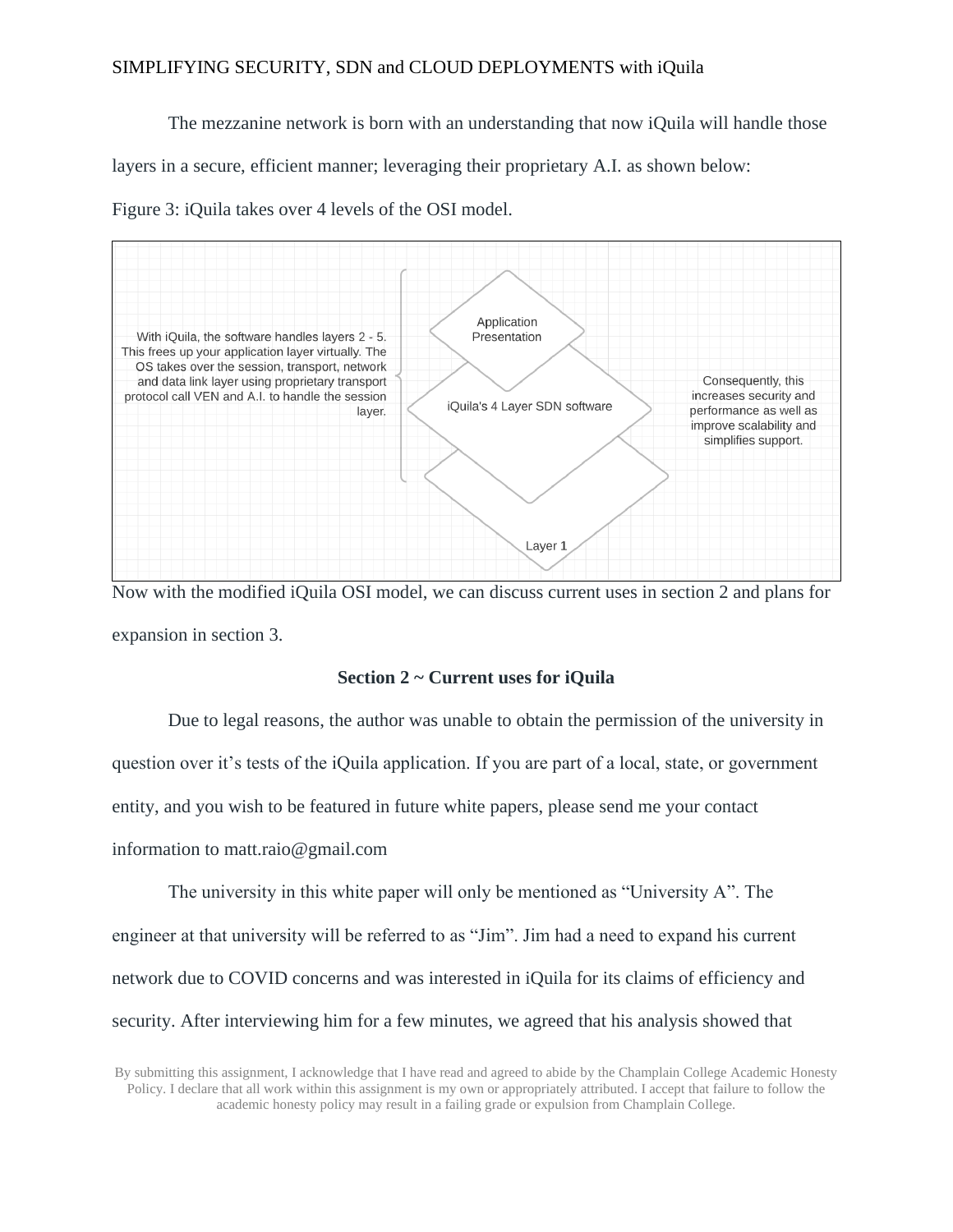iQuila was able to perform a complete fail over from his location to the virtual test server at the university.

He stated that he was able to perform the active/standby configurations of two servers and was able to see full connectivity after the loss of two pings. Please see illustration below:





Note: Jim's logical design showing iQuila's ability to create layer 2 connections as if they are on the same campus.("Working Failover Concept IQuila," n.d.)

Unfortunately, we cannot discuss the locations of these two servers. What we can state is that both servers were not on the same physical network in two different locations. iQuila was able to establish a layer 2 connection to allow the fail over to happen at a much lower level than conventional knowledge of layer 3 networks.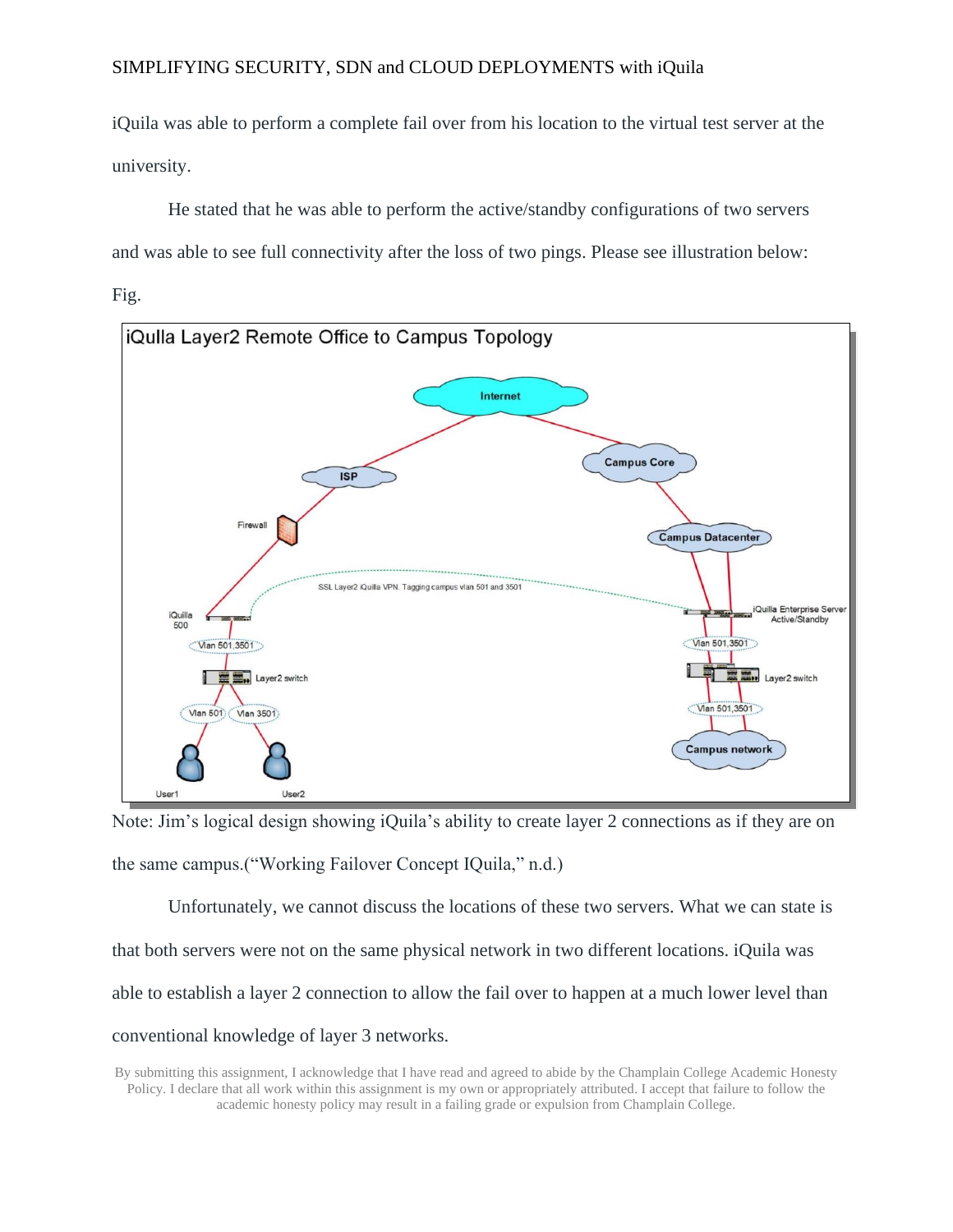I explained the implications of a layer 2 network is just as valuable from a network fundamental standpoint as the security itself. Iquila is in the figurative 'cross-hairs' of a number of areas to disrupt. This author was admittedly too glad to 'pull this trigger' and be the touchstone of changing the SDN and cloud conversations. Obtaining a verbal agreement from Jim allowed me to trust the seven months of testing prior to my involvement and gave me confidence I can now expand the role of iQuila to be at the forefront of a decentralized Government/Military Cloud Fraternity (G/MCF) using the mezzanine networking concept.

#### **Section 3 ~ Concepts Worthy of Exploration**

From an academic standpoint, freedoms should be allowed to students willing to break conventional wisdom and glean new understandings of our modern world. This explains that truly this is a white paper, but as a student and teacher of network essentials; since the days of GNS3, the author loves collaborating with all sorts of people across the globe. Becoming 'the World Teacher' is a tremendous gift and responsibility that is taken with all seriousness.

The white paper in itself allows a large collection of collaborators to be included in this new scalable experimentation. This section is an overview of concepts we build upon from the previous two sections.

#### **Section 3.1 ~ A 'federation' of mezzanine networks.**

Now that we have spent time on a new novel concept, let's look at how that would shape data centers for various state and federal agencies. In this example, the author works as a senior network administrator for a college in Washington State. A simple Google search would reveal that there are 89 colleges in the State of Washington. By using a simple hexagonal map, the

By submitting this assignment, I acknowledge that I have read and agreed to abide by the Champlain College Academic Honesty Policy. I declare that all work within this assignment is my own or appropriately attributed. I accept that failure to follow the academic honesty policy may result in a failing grade or expulsion from Champlain College.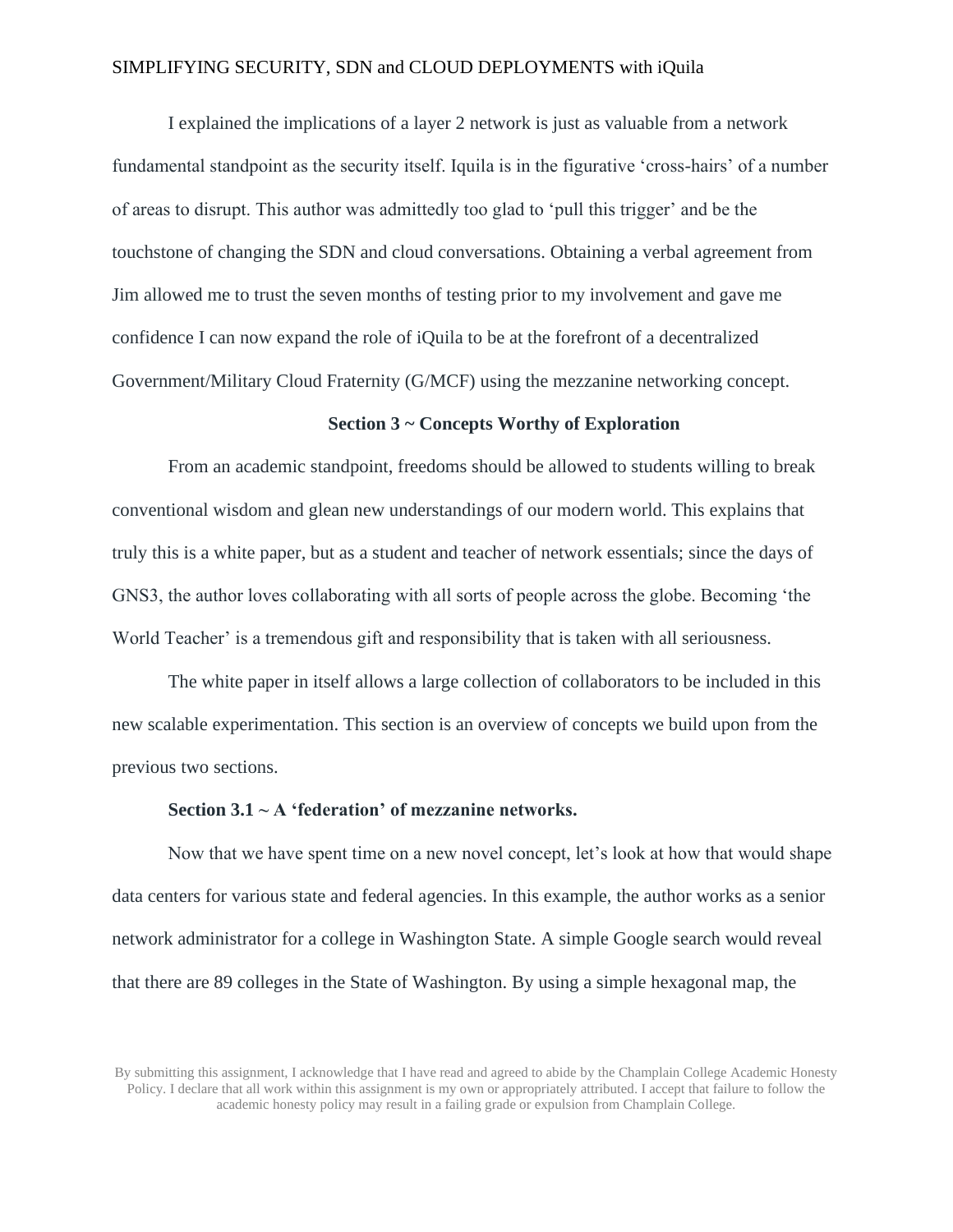following illustration shows a very small sampling of existing colleges and their relative

locations to each other:



Assuming iQuila is secure and efficient as propounded by Jim, we can now build a mezzanine network in College B (the college I work at), with 'neighbor' colleges in Washington. If each one of them connected to the mezzanine network the author built, then file sharing and authentication can happen in a virtualized cloud solution that is manned by each IT team, but together controlled in what I only liken to as a 'fraternity of colleges' herein referred to as the first fraternity of mezzanine networks.

The simple premise is this: For the money spent on individual cloud solutions with AWS, Azure and GCP, why not create virtual data centers in each location since they already exist?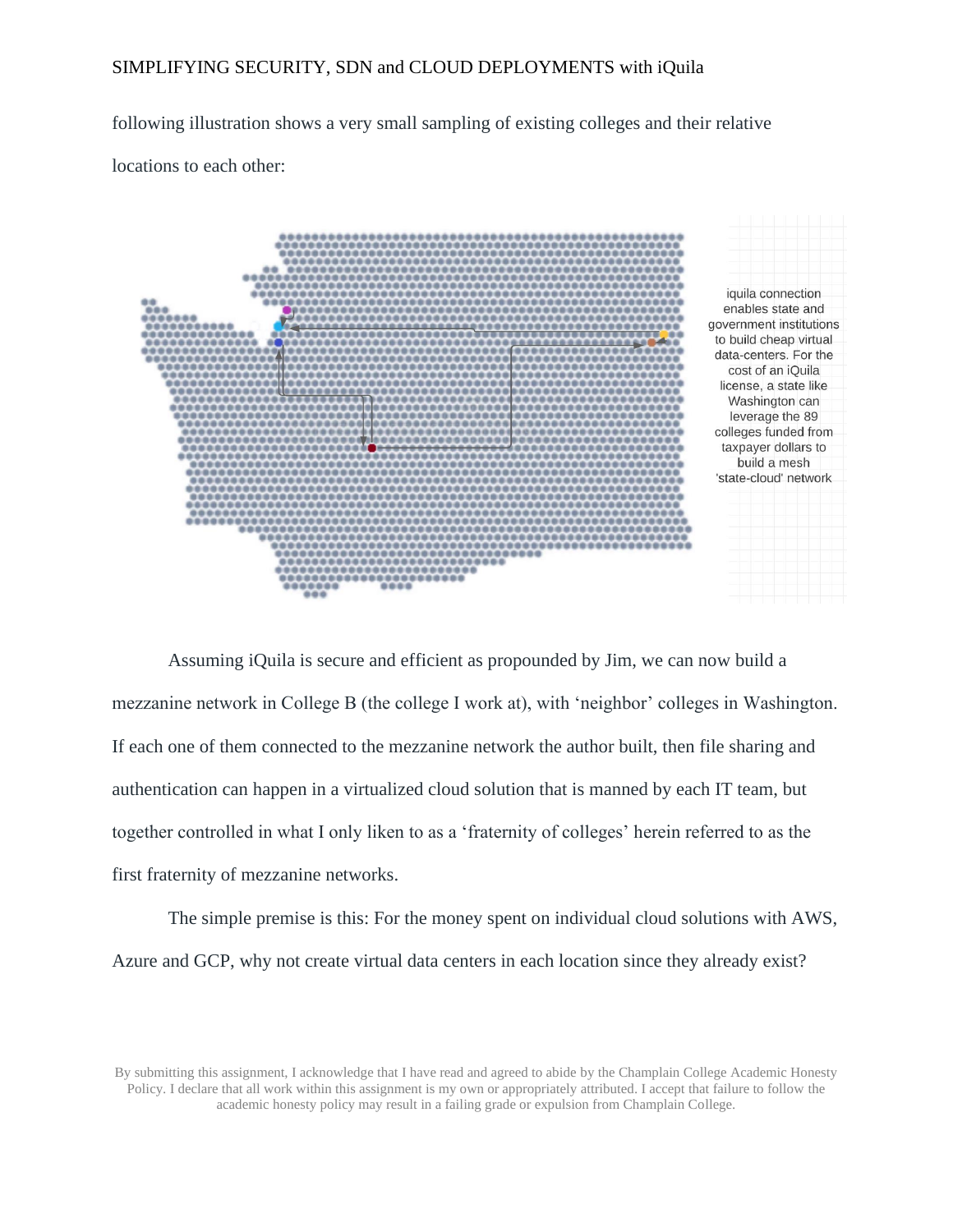What most technical people forget is the accounting aspect of purchasing new assets. If College B built a virtualized data-center and offered an invitation to the other 88 colleges in Washington to have some of their domain servers 'hosted', then college "B" could do the same and both structures offset the cost to build with the savings of purchasing a new co-location.

A convergence in cost would 'shrink' to the point that a hybrid cloud between the onprem, the individual cloud accounts and now the fraternity would exist; thereby offsetting colocation costs for both colleges. The savings would increase across all 89 colleges in Washington State.

The 'mezzanine' concepts using iQuila facilitates that ability while at the same time, not crossing into existing networks; which is what SDN promises. The other thing to note about SDN, is the term and the technology is still very vendor-centric. To achieve this level of SDN, considerable expense is given to building the virtual structure in other frameworks such as VMWare and Cisco. This too would disrupt their business model. To say nothing that the State of Washington would have their own cloud solution independent of the big three CSP!

#### **Section 3.2 ~ Current road map to get to 'fraternities of mezzanine networks'.**

The logical structure for completely vetting out these concepts have a logical format. Future white papers will discus the following levels:

Level  $1 \sim$  Test the validity of iQuila's product between two server endpoints within College B's new virtual networks.

Level 2 ~ Integrate this connection with another College (herein referred to as College C).

Level  $3 \sim$  Test iQuila's cloud product.

By submitting this assignment, I acknowledge that I have read and agreed to abide by the Champlain College Academic Honesty Policy. I declare that all work within this assignment is my own or appropriately attributed. I accept that failure to follow the academic honesty policy may result in a failing grade or expulsion from Champlain College.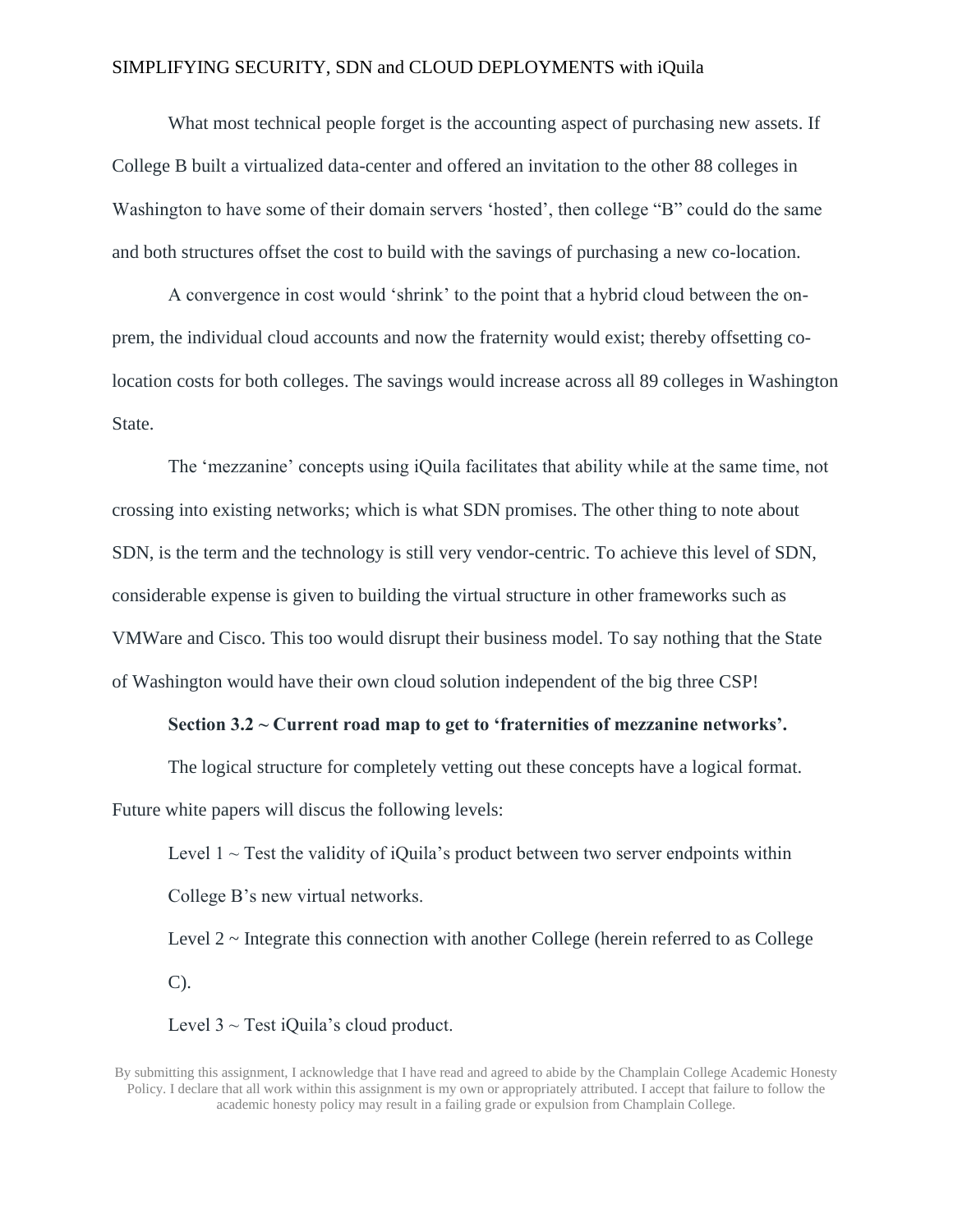Level  $4 \sim$  Integrate 5 more colleges / universities into the first "fraternita primaria" Level 5 ~ Move existing images off of AWS / GCP / Azure into Fraternita Primaria Level 6 ~ Advanced virtualized network mezzanines inside emulated networks (GNS3, EVE-ng).

## **Section 4 ~ Contacting iQuila**

Currently, THERE IS NO ONE THAT SELLS iQuila in the U.S. I happen to understand and bridge the solution and will gladly forward your interest to them. If you wish to work with them directly, please mention this white paper. Since you have read this white paper in it's entirety, feel free to mention "fraternita primaria" in the subject of your e-mail and send it to [David.Sweet@iquila.com](mailto:David.Sweet@iquila.com)

### **Special Thanks!**

I wish to thank David Sweet, the iQuila Team, Jim, the colleges, my employers (past and present) for this wonderful opportunity to help iQuila and all entities in the U.S. I look forward to writing more white papers and building upon this new SDN network. Thank you for reading!